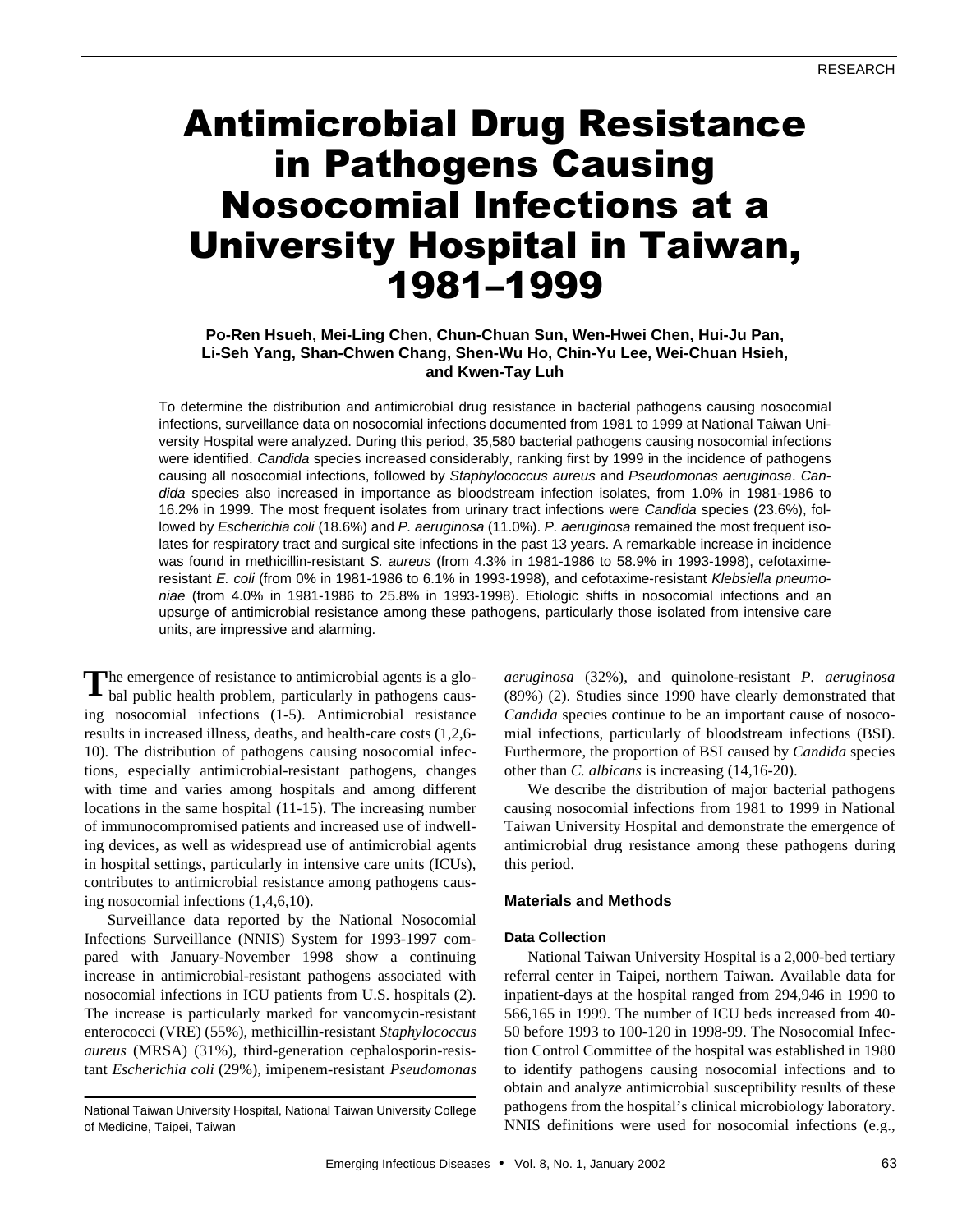## RESEARCH

bloodstream; respiratory tract, including lower respiratory tract and pneumonia; urinary tract; and surgical site infections) (21,22). Isolates were considered nosocomial if the culture was dated >2 days after admission. All isolates were identified by standard methods and confirmed by using Vitek or API products (bioMerieux Vitek, Inc., Hazelwood, MO). For determining the percentage of resistance, the same organisms from multiple blood cultures or from the same sources with identical antibiotype were considered a single isolate. The amount of use for each indicated antimicrobial agent (including oral and parenteral forms) was expressed in grams per 1,000 inpatientdays.

## **Antimicrobial Susceptibility Testing**

Antimicrobial susceptibility testing of the bacterial isolates was performed by the disk diffusion method as described by the National Committee for Clinical Laboratory Standards (NCCLS) (23). *S. aureus* ATCC 25923, *E. coli* ATCC 25922, and *P. aeruginosa* ATCC 27853 were included as control strains. Interpretive criteria for susceptibility or resistance followed NCCLS guidelines (23). For this report, we present susceptibility data for penicillin, oxacillin, vancomycin, gentamicin, cefotaxime, ceftazidime, imipenem, and ciprofloxacin. The susceptibility data for imipenem and ciprofloxacin were available only since 1993; those for other agents were available from 1981 to 1999.

Antifungal susceptibility testing of amphotericin B and fluconazole against 150 blood isolates of *Candida* species collected from October 1997 to September 1999 was performed by the E test (AB BIODISK, Solna, Sweden) according to the manufacturer's instructions. Quality control was performed by testing *C. parapsilosis* ATCC 2019 and *C. krusei* ATCC 6258. MIC results were interpreted in accordance with NCCLS guidelines (24).

#### **Results**

During the 19-year period, 35,580 bacterial pathogens causing nosocomial infections were identified. The hospital's overall rate of nosocomial infections during the 19-year period ranged from 3.9% to 6.1%. For the four major sites of nosocomial infections, data are presented as numbers of infection per 10,000 patient-days from 1991 to 1999 (Figure 1). BSI ranked first in nosocomial infection sites in 1999, followed by urinary tract, surgical site, and respiratory tract infections.

Data for the catheter- and ventilator-days of the hospitalized patients were not available. However, the mean percentages of patients who stayed in ICUs (six medical ICUs and six surgical ICUs) and used urinary catheters, arterial and central venous catheters, and ventilators were 75.0%, 77.9%, 63.2%, respectively, in 1996 and 79.4%, 81.4%, and 65.2%, respectively, in 1999. The incidence (number of infections/patientdays x 1,000) of urinary catheter-related urinary tract infection, vascular catheter-associated BSI, and ventilator-associated pneumonia in the ICUs was 4.4, 5.6, and 2.7, respectively, in 1996 and 6.0, 7.1, and 3.4, respectively, in 1999.



Figure 1. Rates of four major nosocomial infections expressed as number of infections per 10,000 patient-days at National Taiwan University Hospital from 1991 to 1999. BSI, bloodstream infection; UTI, urinary tract infection; SSI, surgical site infection; RTI, respiratory tract infection.

Gram-negative bacteria remained the predominant pathogens (66.1% in 1981, 51.3% in 1993, and 53.4% in 1999); however, incidences of fungal infections have increased recently (Table 1). In a comparison of data grouped into four time periods (1981-1986, 1987-1992, 1993-1998, and 1999), *E. coli* decreased from 12.1% of all nosocomial infections in 1981-1986 to 9.5% in 1993-1998; however, infections caused by *S. aureus* increased from 5.2% (1981-1986) to 12.1% (1993-1998). *Candida* species showed a considerable increase (from 3.7% in 1981-1986 to 16.2% in 1999) and have ranked first since 1993, followed by *S. aureus* and *P. aeruginosa* (Table 1).

*Candida* species, *S. aureus,* and *Acinetobacter* species were also important bloodstream isolates (Table 1), increasing from 1.0%, 5.2%, and 6.1%, respectively, in 1981-1986 to 16.2%, 13.0%, and 7.6%, respectively, in 1999. Although *E. coli* was also a frequent isolate, it declined in percentage of all BSI from 18.7% in 1981-1986 to 9.0% in 1999. Other pathogens declining in percentage of BSI from 1981-1986 to 1999 included *K. pneumoniae, P. aeruginosa*, and *Enterococcus* species.

From 1992 to 1999, 1,065 isolates of *Candida* species were recovered from patients with nosocomial BSIs. *C. glabrata* (8.8%) ranked fourth in incidence behind *C. albicans* (59.3%), *C. tropicalis* (17.6%), and *C. parapsilosis* (8.2%) in 1999. Only four blood isolates of *C. krusei* were identified during the 8-year period.

The most frequent isolates from urinary tract infections in 1993-1998 were *Candida* species (23.6%), followed by *E. coli* (18.6%) and *P. aeruginosa* (11.0%). However, in 1999, *E. coli* (18.4%) replaced *Candida* species (14.3%) as the top-ranking pathogen causing urinary tract infections. *P. aeruginosa* remained the most frequent isolate for respiratory tract and surgical site infections in the past 13 years. *Candida* species increased in incidence in surgical site infections, from 1.8% in 1981-1986 to 6.4% in 1999. Among pathogens causing respiratory tract infections, *Acinetobacter* species ranked fifth in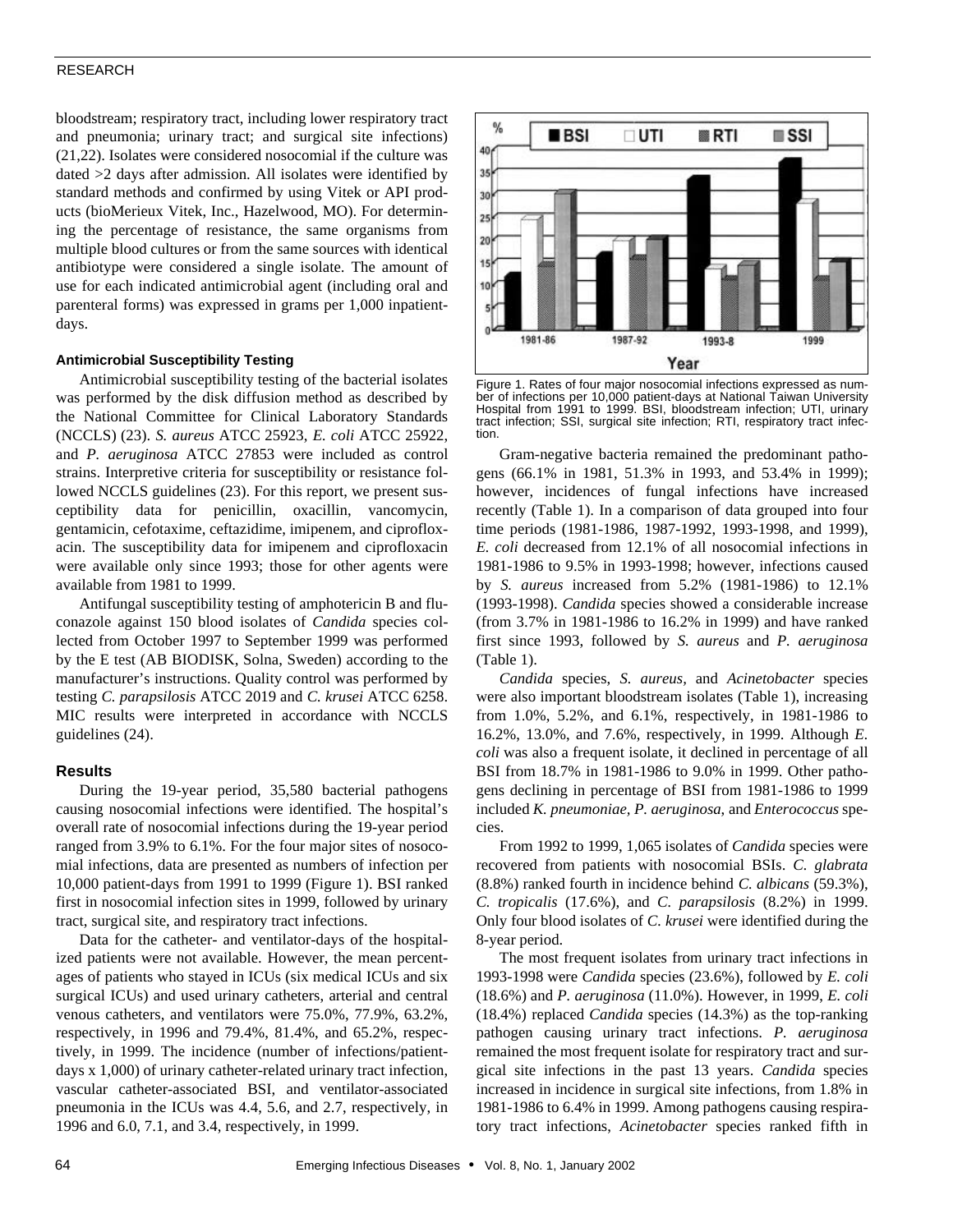|                                   | % of indicated pathogen causing nosocomial infection (1981-1986/1987-1992/1993-1998/1999) <sup>a</sup> |                   |                     |                     |                     |  |  |
|-----------------------------------|--------------------------------------------------------------------------------------------------------|-------------------|---------------------|---------------------|---------------------|--|--|
| Pathogen                          | A11                                                                                                    | <b>BSI</b>        | <b>RTI</b>          | UTI                 | <b>SSI</b>          |  |  |
| Candida spp.                      | 3.7/9.1/14.4/16.2                                                                                      | 1.0/9.2/16.4/16.2 | 2.0/5.8/2.1/2.2     | 8.4/16.0/23.6/14.3  | 2.4/5.1/5.9/6.4     |  |  |
| Staphylococcus<br>aureus          | 5.2/9.1/12.1/12.0                                                                                      | 5.2/9.3/11.5/13.0 | 4.0/8.4/16.9/12.6   | 1.4/2.6/3.3/2.1     | 5.5/5.2/13.0/15.4   |  |  |
| Pseudomonas<br>aeruginosa         | 12.7/14.0/11.1/11.8                                                                                    | 10.0/9.4/7.2/7.8  | 19.6/21.9/23.8/25.7 | 11.7/11.2/11.0/10.4 | 11.1/17.4/14.3/16.0 |  |  |
| Escherichia coli                  | 12.1/8.4/9.5/9.9                                                                                       | 18.7/9.7/8.7/9.0  | 4.8/2.4/3.5/3.7     | 19.1/19.9/18.6/18.4 | 11.7/5.8/5.8/6.8    |  |  |
| Klebsiella<br>pneumoniae          | 8.1/5.5/7.2/6.8                                                                                        | 11.6/6.6/7.7/7.0  | 10.9/9.4/11.5/10.8  | 9.0/7.0/8.6/8.2     | 6.9/3.5/4.2/4.6     |  |  |
| Enterobacter spp.                 | 6.0/7.6/7.4/6.4                                                                                        | 8.0/8.6/7.3/6.9   | 5.2/8.1/11.8/8.6    | 9.0/8.4/6.7/6.3     | 4.5/7.9/7.8/5.5     |  |  |
| Enterococcus spp.                 | 8.8/7.8/6.7/6.2                                                                                        | 8.7/6.2/6.3/7.6   |                     | 11.6/9.7/8.1/6.5    | 10.1/12.6/9.6/7.9   |  |  |
| Acinetobacter spp.                | 4.4/5.1/4.9/5.4                                                                                        | 6.1/8.8/7.2/7.6   | 11.0/13.4/9.3/13.0  |                     |                     |  |  |
| CoNS                              | 2.8/6.9/6.6/5.1                                                                                        | 2.7/8.5/7.9/4.9   |                     |                     | 3.2/7.1/9.1/6.8     |  |  |
| Other NFGNB                       | 5.7/6.1/4.8/4.1                                                                                        | 5.9/7.7/6.8/6.7   | 12.3/13.1/7.8/8.2   | 7.4/6.5/4.4/2.8     |                     |  |  |
| S. marcescens                     |                                                                                                        |                   | 3.5/1.9/3.7/4.1     |                     |                     |  |  |
| Proteus spp.                      |                                                                                                        |                   | 3.2/2.2/2.4/1.1     | 3.8/3.8/3.8/3.7     |                     |  |  |
| Citrobacter spp.                  |                                                                                                        |                   |                     | 5.9/4.4/2.4/2.4     |                     |  |  |
| <b>Viribans</b><br>streptococci   |                                                                                                        |                   |                     |                     | 5.2/5.8/4.2/3.5     |  |  |
| Bacteroides spp.                  |                                                                                                        |                   |                     |                     | 9.7/4.7/5.0/3.1     |  |  |
| <b>College College</b><br>$    -$ |                                                                                                        |                   |                     |                     |                     |  |  |

Table 1. Incidences of 10 top-ranking pathogens causing nosocomial infections and infections from four body sites at National Taiwan University Hospital, 1981 to 1999

Abbreviations: BSI = bloodstream infection; RTI = respiratory tract infection; UTI = urinary tract infection; SSI = surgical site infection; CoNS = coagulase-negative staphylococci; NFGNB = nonfermentative gram-negative bacilli.

1993-1998 (9.3%) but second in 1999 (13.0%); *Candida* species accounted for only 2.2% in 1999.

The distributions of selected antimicrobial drug-resistant pathogens causing all nosocomial infections and BSIs of patients hospitalized in intensive care units or general wards is shown in Table 2. Antimicrobial drug-resistant pathogens causing BSIs that increased markedly over the study period were methicillin-resistant *S. aureus* (4.3% in 1981-1986, 58.9% in 1993-1998, and 69.2% in 1999), cefotaxime-resistant *E. coli* (0% in 1981-1986, 6.1% in 1993-1998, and 12.5% in 1999), and cefotaxime-resistant *Klebsiella pneumoniae* (4.0% in 1981-1986, and 25.8% in 1993-1998). The frequencies of these three resistant pathogens were considerably higher in isolates from ICUs than those from general wards (84.6% vs. 48.3% for MRSA, 17.1% vs. 5.1% for cefotaxime-resistant *E. coli*, and 51.1% vs. 18.3% for cefotaxime-resistant *K. pneumoniae* in 1993-1998). The incidence of methicillin-resistant coagulase-negative staphylococci (MRCoNS) remained high (72%- 90%) during the 19-year period.

Ceftazidime use is associated with trends of several antimicrobial-resistant pathogens during the period 1991 to 1999 (Figure 2). Restriction of third-generation cephalosporins (particularly ceftazidime) was implemented in 1997. In 1999, resistance to cefotaxime in *K. pneumoniae* diminished; however, resistance to cefotaxime in *E. coli* and resistance to ceftazidime in *P. aeruginosa* slightly increased.

The first clinical isolate of VRE was recognized in 1995 (25,26). Since then, 80 isolates of VRE (49 of *E. faecalis* and 31 of *E. faecium*) have been recovered from hospitalized patients. The incidence of VRE in isolates causing nosocomial infection increased from 1.8% in 1995 to 6.7% in 1997 and 25.2% in 1999 (Figure 3). Among these VRE isolates, 4 were from blood, 15 from urine, and the rest were pus or drainage fluid. Only 12 (15%) of these isolates were from patients admitted to ICUs, and 6 of these 12 isolates were recovered in 1999. The incidence of VRE in enterococci causing nosocomial infections in ICUs was 7.0%. The relationship of increasing vancomycin use and the increase in vancomycin resistance in enterococci is shown in Figure 3.

The incidences of imipenem-resistant *P. aeruginosa* (1993 to 1998) and imipenem-resistant *Acinetobacter baumannii* (1999) isolated from ICUs were five- to ten-fold higher than isolates recovered from non-ICU settings. However, this was not the case with imipenem-resistant *P. aeruginosa* in 1999 or imipenem-resistant *A. baumannii* in 1993-1998 (Figure 4).

All 150 isolates of *Candida* species were inhibited by 1 µg/ mL of amphotericin B (MIC range 0.03 to 1 µg/mL). The MIC<sub>50</sub> and MIC<sub>90</sub> of *C. glabrata* were 16  $\mu$ g/mL and >32  $\mu$ g/ mL, respectively. Twenty-one isolates (70%) of *C. glabrata* were nonsusceptible to fluconazole (MICs  $>8 \mu g/mL$ ). Four (15.4%) of the *C. parapsilosis* isolates had MICs >8 µg/mL (2 had MICs 16 µg/mL and the other 2 had MICs 64 µg/mL).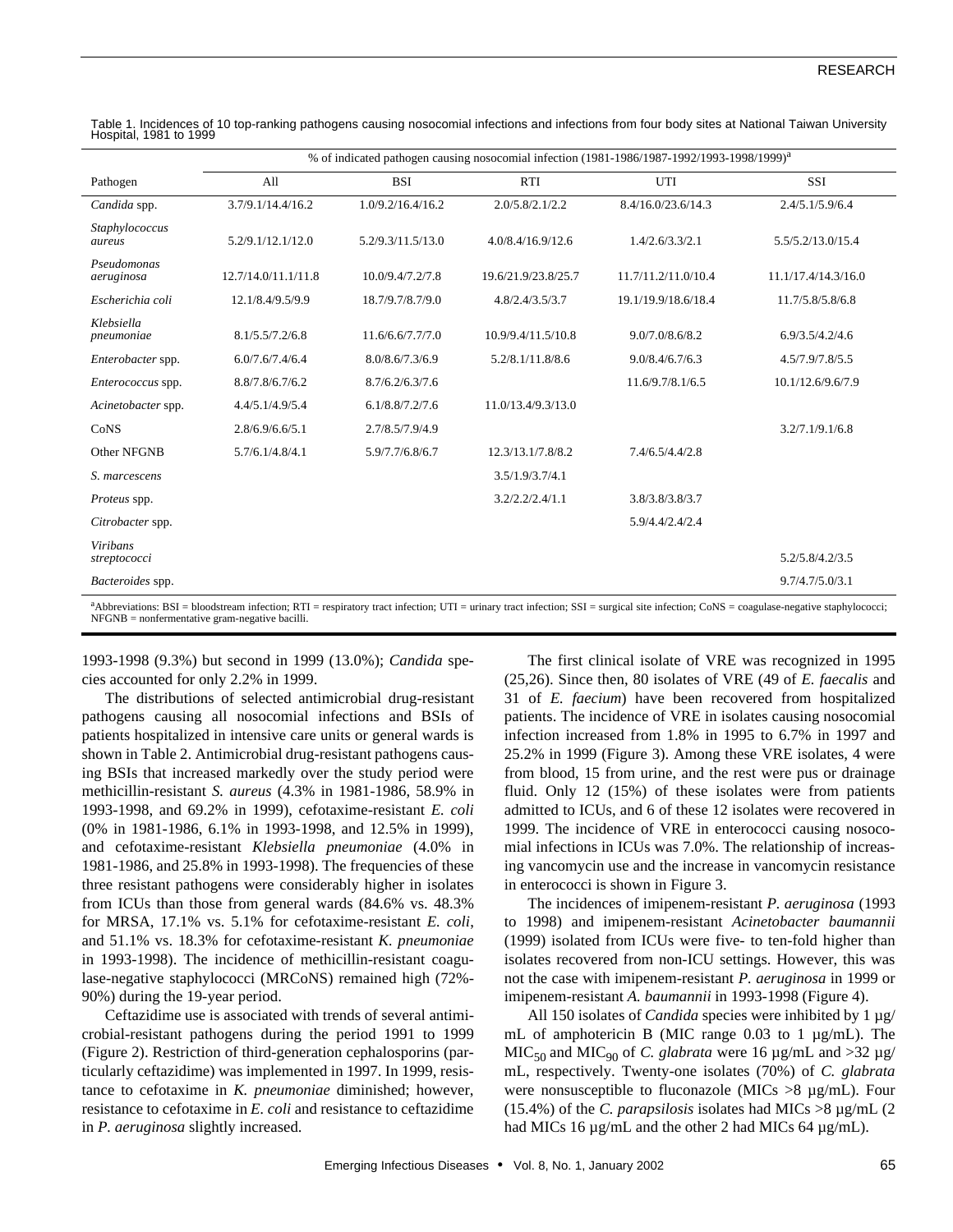#### RESEARCH

Table 2. Selected antimicrobial resistant pathogens associated with nosocomial infection at National Taiwan University Hospital from 1981 to 1999

| Resistant pathogen                                                  | % resistance (all patients/in intensive care unit patients/in patients in general wards) |                |                |                |  |
|---------------------------------------------------------------------|------------------------------------------------------------------------------------------|----------------|----------------|----------------|--|
|                                                                     | 1981-1986                                                                                | 1987-1992      | 1993-1998      | 1999           |  |
| Methicillin-resistant Staphylococcus<br>aureus                      | 20.2/27.8/19.5                                                                           | 31.4/58.5/26.6 | 64.8/86.9/56.7 | 69.3/87.4/60.2 |  |
| Methicillin-resistant $\cos^a$                                      | 72.2/88.2/70.8                                                                           | 74.0/83.9/71.5 | 79.0/88.7/75.1 | 90.6/90.9/90.5 |  |
| Penicillin-resistant enterococci                                    | 5.9/6.8/5.8                                                                              | 20.7/30/19.6   | 19.5/22.6/18.7 | 35.9/40.9/27.8 |  |
| Gentamicin-resistant enterococci                                    | 0.0/0.0/0.0                                                                              | 71.0/71.4/70.9 | 61.5/67.2/60.0 | 50.0/39.3/55.2 |  |
| Cefotaxime-resistant Escherichia coli                               | 1.6/0.0/1.7                                                                              | 2.8/8.6/2.5    | 6.8/13.1/6.2   | 12.3/10.3/12.7 |  |
| Cefotaxime-resistant Klebsiella<br>pneumoniae                       | 4.9/8.8/3.9                                                                              | 7.4/16.9/5.6   | 22.8/50.5/15.6 | 16.5/40.0/9.3  |  |
| Cefotaxime-resistant Enterobacter spp.                              | 35.8/52.4/32.4                                                                           | 49.7/55.7/47.7 | 57.6/67.0/53.6 | 50.9/61.8/46.2 |  |
| Cefotaxime-resistant <i>Pseudomonas</i><br>aeruginosa               | 24.2/20.0/25.0                                                                           | 16.1/24.3/12.1 | 10.2/16.9/7.8  | 11.2/17.6/8.1  |  |
| Imipenem-resistant P. aeruginosa                                    | <b>NA</b>                                                                                | NA             | 8.5/18.2/4.9   | 6.7/4.5/7.7    |  |
| Ciprofloxacin-resistant P. aeruginosa                               | NA                                                                                       | NA             | 8.7/11.6/5.8   | 14.0/18.2/2.9  |  |
| Imipenem-resistant Acinetobacter<br>baumannii                       | <b>NA</b>                                                                                | <b>NA</b>      | 6.7/9.1/4.4    | 12.5/23.3/7.6  |  |
| ${}^a$ CoNS = coagulase-negative staphylococci; NA = not available. |                                                                                          |                |                |                |  |

## **Discussion**

Hospitals worldwide are continuing to face the crisis of the upsurge and dissemination of antimicrobial-resistant bacteria, particularly those causing nosocomial infections in ICU patients (1,27-29). Among resistant bacteria, MRSA, MRCoNS, VRE, third-generation cephalosporin-resistant *Enterobacteriaceae*, and imipenem- or ciprofloxacin-resistant *P. aeruginosa* and *A. baumannii* are of great concern because these bacteria have spread worldwide and ultimately will compromise the antimicrobial therapy of infections caused by these organisms (2,25-28,30).

This report describes trends in major nosocomial pathogens and shifts in antimicrobial resistance during a 19-year period in a large teaching hospital in Taiwan. In a comparison of data from a recent NNIS study and other surveillance systems



Figure 2. Changes in major antimicrobial-resistant nosocomial pathogens in relation to ceftazidime use at National Taiwan University Hospital from 1991 to 1999.

(2,4,9,31), our results suggest four conclusions. First, *Candida* species, rather than *P. aeruginosa*, *E. coli*, or staphylococci, now are the most frequent pathogens causing overall nosocomial infections and BSIs in this hospital. The upward trend in coagulase-negative staphylococci, which was the leading cause of BSI in the recent NNIS study, was not confirmed in our study. Second, we observed a remarkably high incidence of MRSA, especially in ICUs, contrasted with a relatively low incidence of VRE. Third, we report an increase in incidence of cefotaxime-resistant *Enterobacteriaceae*, especially in the incidence of cefotaxime-resistant *K. pneumoniae* in ICUs. Fourth, although the overall incidence of imipenem resistance among *P. aeruginosa* and *A. baumannii* in recent years has remained



Figure 3. Incidences of vancomycin-resistant enterococci (VRE) among all enterococcal isolates causing nosocomial infections in relation to vancomycin use at National Taiwan University Hospital, 1995-1999. Numbers above the bars denote the number of enterococcal isolates causing nosocomial infections. Numbers within the bars denote the numbers of VRE.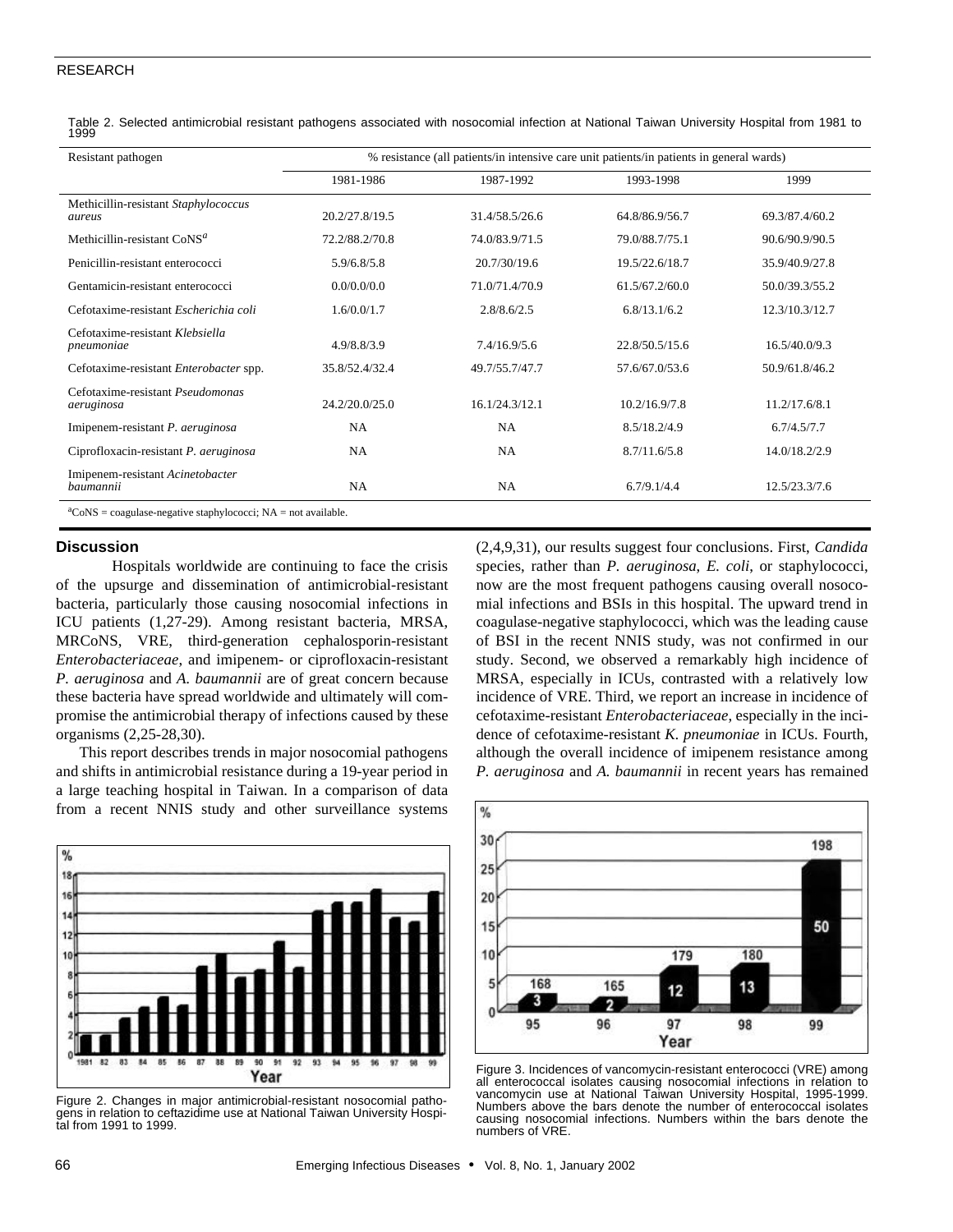

Figure 4. Proportions of *Pseudomonas aeruginosa* (A) and *Acinetobacter baumannii* (B) isolates causing nosocomial infections resistant to imipenem in National Taiwan University Hospital, 1993-1999. ICU = intensive care unit.

stable (4% to 11%), higher incidences of imipenem-resistant *P. aeruginosa* or *A. baumannii* were found in ICUs than in general wards in most time periods.

Since 1990, *Candida* species have continued to be an important cause of nosocomial BSI in the United States, and the proportion (40%-50%) of these infections due to species of *Candida* other than *C. albicans* may be increasing (12,19,20,31,32). Among the species of *Candida* other than *C. albicans, C. glabrata* (prone to be resistant to fluconazole) and *C. krusei* (intrinsically resistant to fluconazole) are of clinical importance (31,33). Although the proportion (40%) of candidemia due to non-*albicans Candida* species in 1999 in our hospital was similar to that (48%) reported in the United States from April 1995 to June 1996, the incidences of *C. glabrata* (8.8%) and *C. krusei* (0%) in our hospital were lower than those (20% and 5%, respectively) in the United States (31).

Although an upsurge in the incidences of *K. pneumoniae* and *E. coli* isolates resistant to cefotaxime was noted in our ICUs, an investigation is under way into the mechanisms of resistance and potential outbreaks (clonal dissemination or gene transfer) (34). The abrupt increase in the proportion of *A. baumannii* isolates resistant to imipenem in 1999 resulted from

wide dissemination of several multidrug-resistant clones in ICUs and many general wards in the hospital (data not shown).

In summary, surveillance of the microbial etiology of nososcomial infections over prolonged time periods not only can provide important information for day-to-day decision making in antimicrobial therapy in individual hospitals but also can reflect local trends and shifts in etiology and antimicrobial drug resistance. Nosocomial pathogens have shifted away from easily treated bacteria toward more resistant bacteria and even to *Candida* species with fewer options for therapy. These shifts continue to present challenges for nosocomial infection control and prevention.

Dr. Hsueh is an assistant professor in the departments of Laboratory Medicine and Internal Medicine, National Taiwan University College of Medicine. His research interests include epidemiology of emerging and nosocomial infections and mechanisms of antimicrobial drug resistance. He is actively involved in developing a national research program for antimicrobial drug resistance (Surveillance for Multicenter Antimicrobial Resistance in Taiwan).

#### **References**

- 1. Archibald L, Phillips L, Monnet D, McGowan JE Jr, Tenover FC, Gaynes RP. Antimicrobial resistance in isolates from inpatients and outpatients in the United States: increasing importance of the intensive care unit. Clin Infect Dis 1997;24:211-15.
- 2. CDC NNIS System. National Nosocomial Infections Surveillance (NNIS) system report, data summary from January 1990-May 1999, issued June 1999. Am J Infect Control 1999;27:520-32.
- 3. Emori TG, Gaynes RP. An overview of nosocomial infections, including the role of the microbiology laboratory. Clin Microbiol Rev 1993;6:428- 42.
- 4. Fridkin SK, Steward CD, Edwards JR. Surveillance of antimicrobial use and antimicrobial resistance in United States hospitals: project ICARE phase 2. Clin Infect Dis 1999;29:245-52.
- 5. Sahm DF, Marsillio MK, Piazza G. Antimicrobial resistance in key bloodstream bacterial isolates: electronic surveillance with the surveillance network database-USA. Clin Infect Dis 1999;29:259-63.
- 6. Fraser VJ, Jones M, Dunkel J. Candidemia in a tertiary care hospital: epidemiology, risk factors, and predictors of mortality. Clin Infect Dis 1992;15:414-21.
- 7. Husni RN, Goldstein LS, Arroliga AC, Hall GS, Fatica C, Stoller JK, et al. Risk factors for an outbreak of multi-drug-resistant *Acinetobacter* nosocomial pneumonia among intubated patients. Chest 1999;115:1378- 82.<br>Rello J.
- 8. Rello J. *Acinetobacter baumannii* infections in the ICU. Chest 1999;115:1226-8.
- 9. Richards MJ, Edwards JR, Culver DH, Gaynes RP. Nosocomial infections in medical intensive care units in the United States. Crit Care Med 1999;27:887-92.
- 10. Valles J, Leon C, Alvarez-Lerma F, and the Spanish Collaborative Group for Infections in Intensive Care Units of Sociedad Espanola de Medicina Intensiva y Unidades Coronarias (SEMIUC). Nosocomial bacteremia in critically ill patients: a multicenter study evaluating epidemiology and
- prognosis. Clin Infect Dis 1997;24:387-95. 11. Banerjee SN, Emori TG, Culver DH, Gaynes RP, Jarvis WR, Horan T, et al. Secular trends in nosocomial primary bloodstream infections in the United States, 1980-1989. National Nosocomial Infections Surveillance System. Am J Med 1991;91 (suppl 3B):S86-9.
- 12. Beck-Sague CM, Jarvis WR, and the National Nosocomial Infections Surveillance System. Secular trends in the epidemiology of nosocomial fungal infections in the United States, 1993;167:1247-51.
- 13. Edmond MB, Wallace SE, McClish DK, Pfaller MA, Jones RN, Wenzel RP. Nosocomial bloodstream infections in United States hospitals: a three-year analysis. Clin Infect Dis 1999;29:239-44.
- 14. Chen ML, Chen YC, Pan HJ, Chang SC, Yang LS, Ho SW, et al. Secular trends in the etiology of nosocomial infection at a teaching hospital in Taiwan, 1981-1994. Chinese Journal of Microbiology and Immunology 1995;28:203-17.
- 15. Schaberg DR, Culver DH, Gaynes RP. Major trends in the microbial etiology of nosocomial infection. Am J Med 1991;91 (suppl 3B):S72-S75.